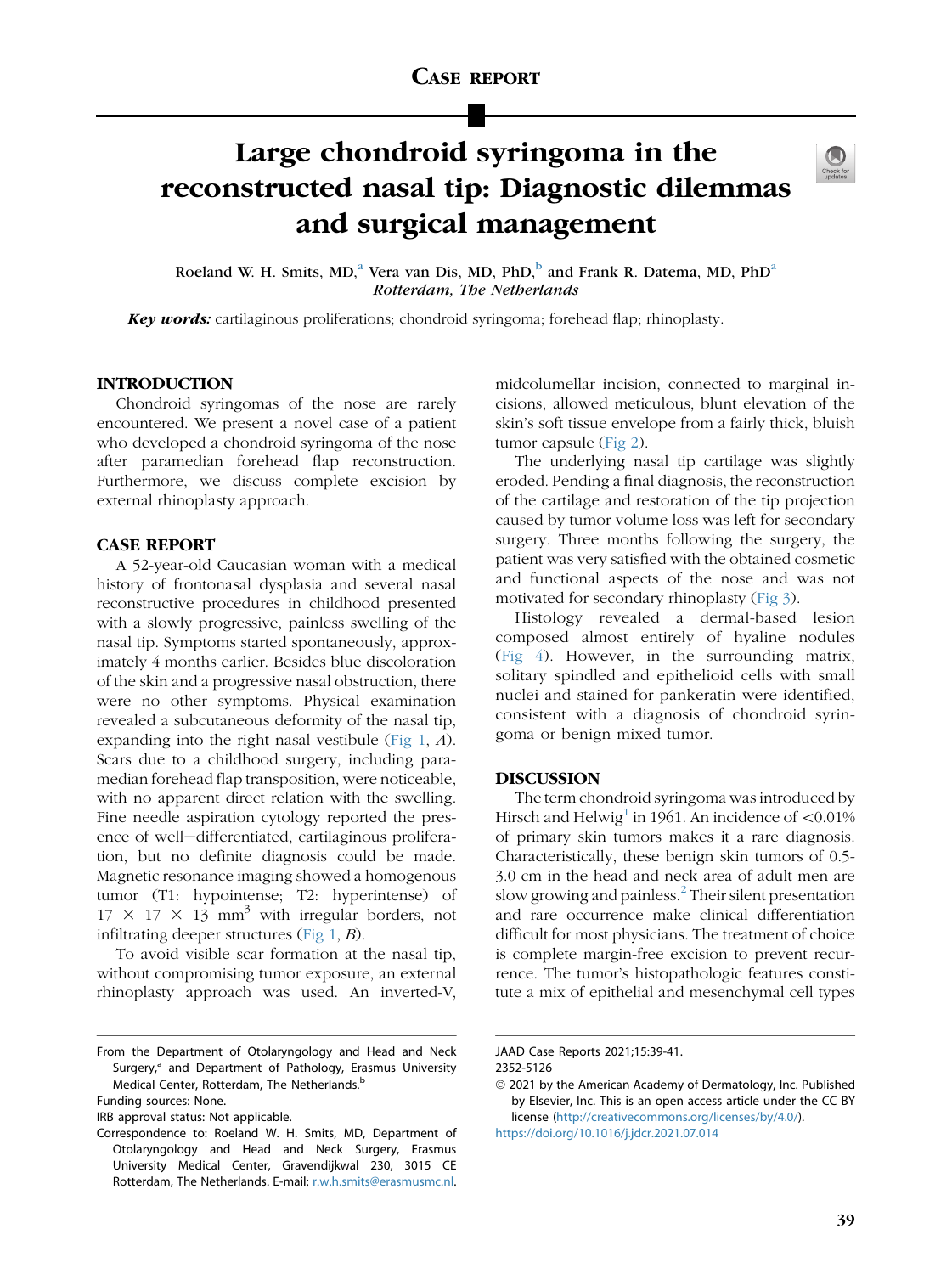<span id="page-1-0"></span>

Fig 1. A, Basal view of the nasal tumor (left) and (B) the corresponding T1 MRI sequence (right). MRI, Magnetic resonance imaging.

<span id="page-1-1"></span>

Fig 2. External rhinoplasty approach presenting the tumor.

<span id="page-1-2"></span>

Fig 3. A, Appearance of the nose at first presentation (left) and (B) appearance 10 months after surgery (right).